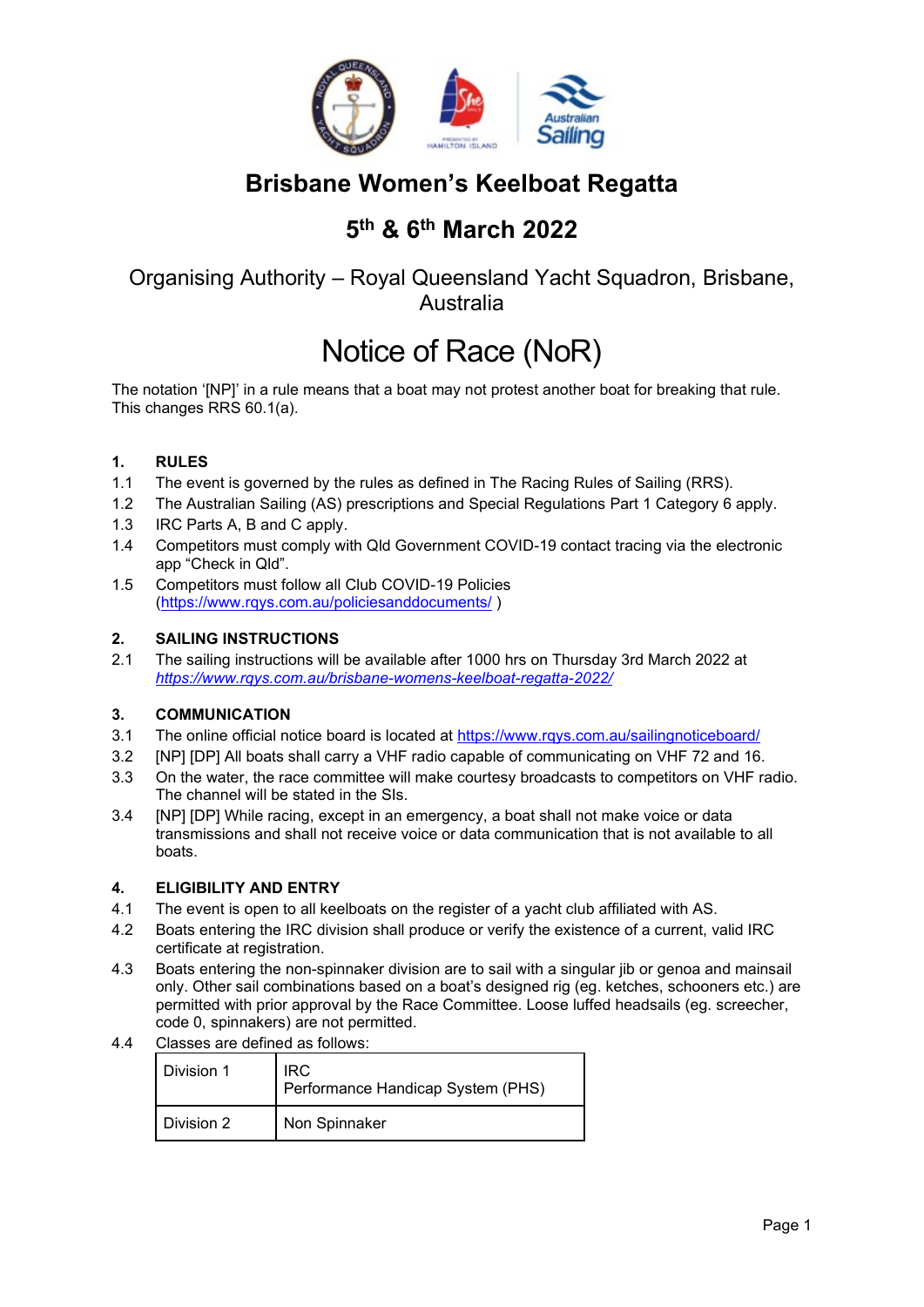

- 4.5 Eligible boats may enter by completing the entry form and submitting it, together with the required fee, to *<https://app.sailsys.com.au/club/25/entry/series/1501/pricing>* by 1700 Tuesday 1st March 2022*.*
- 4.6 A current AS Special Regulations Equipment Audit Form (Category 6) shall be lodged and accepted at the boat's home club prior to the event and a copy shall be supplied at registration.
- 4.7 To be considered an entry in the event, a boat shall complete all registration requirements and pay all fees.
- 4.8 Late entries will be accepted up to 1700 on Thursday 3rd March subject to payment of an additional late fee.

#### **5. FEES**

5.1 Entry fees are as follows:

| Class         | Early Entry Fee until<br>Tuesday 1st March | Late Fee |
|---------------|--------------------------------------------|----------|
| Div 1 & Div 2 | \$90                                       | \$110    |

#### **6. CREW LIMITATIONS**

- 6.1 The following crew limitations apply:
	- 6.1 (a) All crew must be affiliated with AS and provide their AS number with entry.
	- 6.1 (b) Crew must contain at least 50% women.
	- 6.1 (c) Women must be at least Helm, Mainsheet and/or Bow
	- 6.1 (d) Skippers are encouraged to include a youth sailor (Under 23)

#### **7. [NP] ADVERTISING**

7.1 Boats may be required to display advertising chosen and supplied by the organizing authority.

#### **8. SCHEDULE**

8.1

## **Date Races Time** or **First Warning Signal** Saturday  $5<sup>th</sup>$  March Briefing Long Passage Race Not before 1055 Sunday 6<sup>th</sup> March Briefing | 0800 3 Round the Cans Races Not before 1025

8.2 On the last scheduled day of racing no warning signal will be made after 1400.

#### **9. EQUIPMENT INSPECTION**

9.1 Boats may be inspected at any time.

#### **10. VENUE**

- 10.1 NoR Addendum A shows the plan of RQYS, the event venue.
- 10.2 NoR Addendum B shows the location of the racing areas.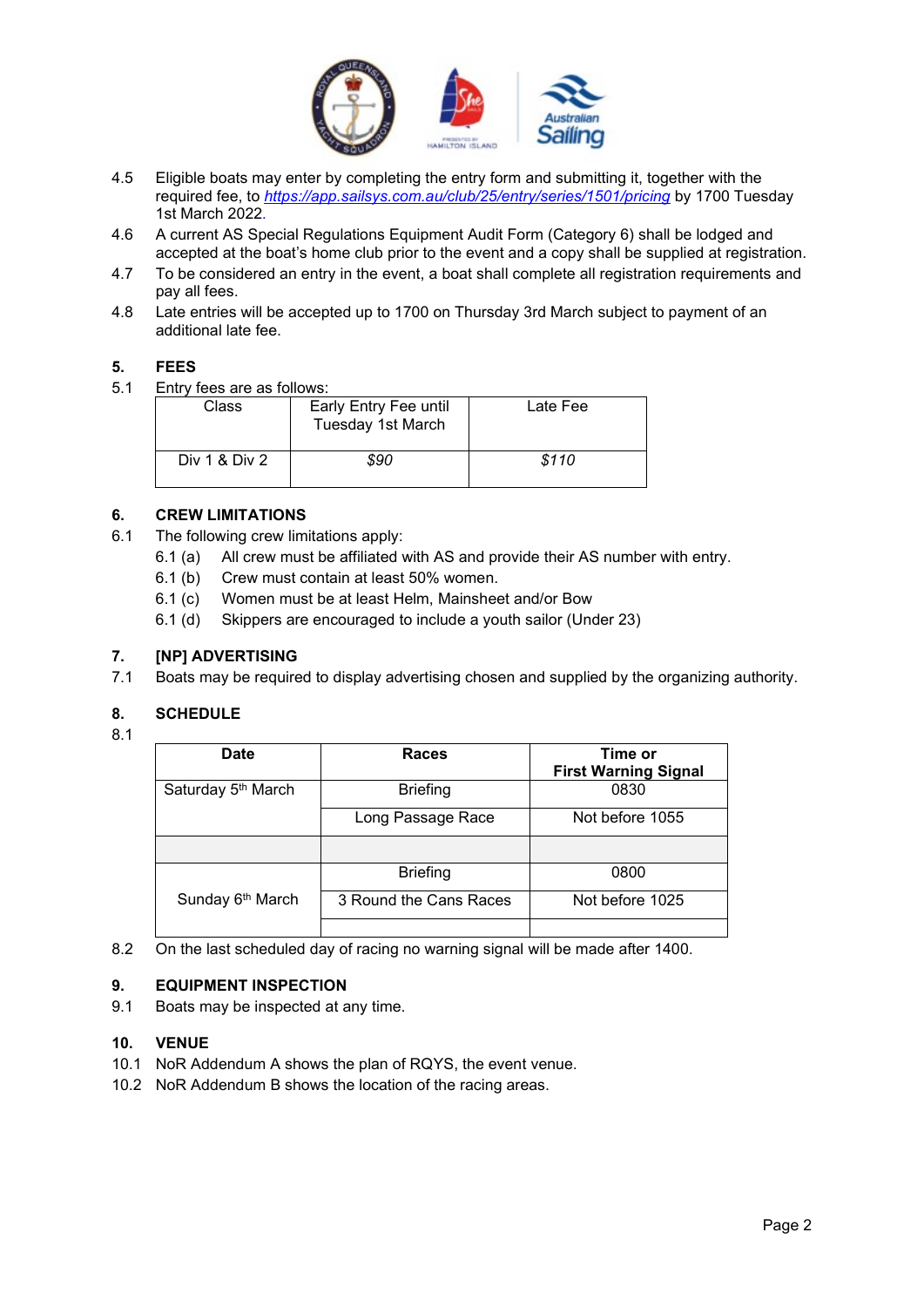

#### **11. COURSES**

- 11.1 The long passage race will be one of the courses in the RQYS course book: [Manly-Course-](https://www.rqys.com.au/wp-content/uploads/2021/09/Manly-Course-Book-2021-2022.pdf)[Book-2021-2022.pdf \(rqys.com.au\)](https://www.rqys.com.au/wp-content/uploads/2021/09/Manly-Course-Book-2021-2022.pdf)
- 11.2 The round the cans courses will be windward/leeward or triangle courses and will be described in the Sailing Instructions.

#### **12. SCORING**

- 12.1 Three (3) races are required to be completed to constitute a series
- 12.2 A boat's series score shall be the total of her race scores excluding her worst score.

#### **13. BERTHING**

13.1 [NP] [DP] Boats shall be kept in their assigned places while in the harbour.

#### **14. HAUL-OUT RESTRICTIONS**

14.1 [NP] [DP] Keelboats shall not be hauled out during the event except with and according to the terms of prior written permission of the race committee.

#### **15. [NP] DIVING EQUIPMENT AND PLASTIC POOLS**

- 15.1 Underwater breathing apparatus and plastic pools or their equivalent shall not be used around keelboats between the preparatory signal of the first race and the end of the event.
- 15.2 Keelboats shall not be cleaned below the waterline by any means during the event.

#### **16. RISK STATEMENT**

16.1 RRS 3 states: 'The responsibility for a boat's decision to participate in a race or to continue to race is hers alone.' By participating in this event each competitor agrees and acknowledges that sailing is a potentially dangerous activity with inherent risks. These risks include strong winds and rough seas, sudden changes in weather, failure of equipment, boat handling errors, poor seamanship by other boats, loss of balance on an unstable platform and fatigue resulting in increased risk of injury**. Inherent in the sport of sailing is the risk of permanent, catastrophic injury or death by drowning, trauma, hypothermia or other causes**.

#### **17. INSURANCE**

17.1 Each participating boat shall be insured with valid third-party liability insurance with a minimum cover of AUS \$10,000,000 per incident or the equivalent.

#### **18. PRIZES**

- 18.1 The overall winner of the Brisbane Women's Keelboat Cup will be the first placed boat overall on PHS in Division 1.
- 18.2 Prizes will be given to first placed IRC and PHS boat(s) in Division 1, first placed boat in Division 2 (non-spinnaker) and the first placed PHS All women Crew.
- 18.3 Other prizes may be awarded at the discretion of the Race Committee

#### **19. FURTHER INFORMATION**

19.1 For further information please contact: RQYS Sailing: 07 3396 8666 / [sailing@rqys.com.au](mailto:sailing@rqys.com.au) 578 Royal Esplanade MANLY QLD 4179 AUS [www.rqys.com.au](http://www.rqys.com.au/)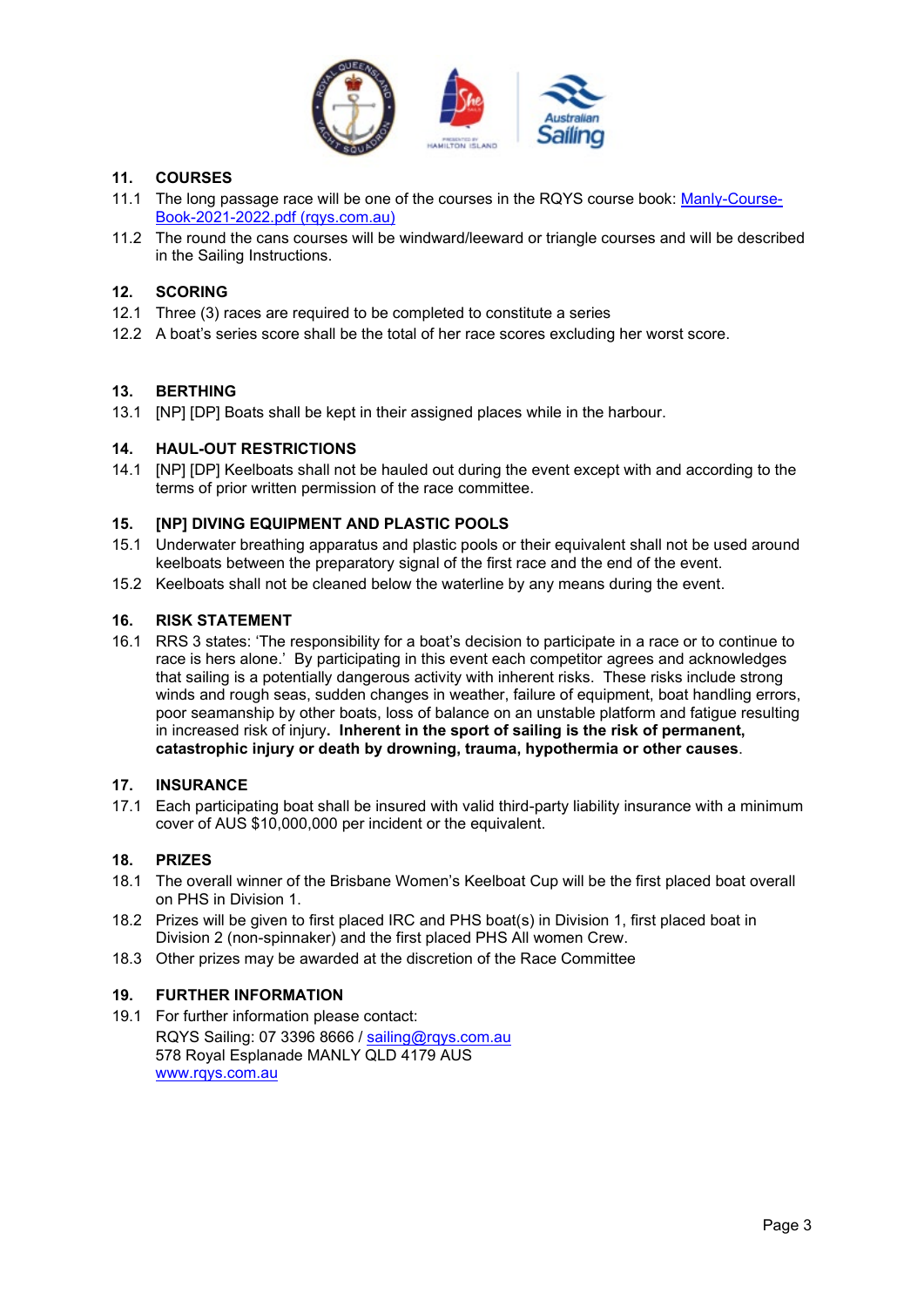

#### **LOCATION INFORMATION**

| <b>RQYS Notice Board</b> | View the RQYS Notice Board to access Sailing Instructions, Entry,<br>Amendments and more          |
|--------------------------|---------------------------------------------------------------------------------------------------|
| Accommodation:           | Ample and varied accommodation is available in the local area. Early<br>bookings are recommended. |
|                          | The Manly Marina Cove Motel is located on the grounds of RQYS -<br>www.manlymarinacove.com        |
|                          | Limited camping facilities may be available in the grounds of RQYS.                               |
| Access to RQYS:          | RQYS Reception is available to assist with access between the hours of<br>7am and 7pm.            |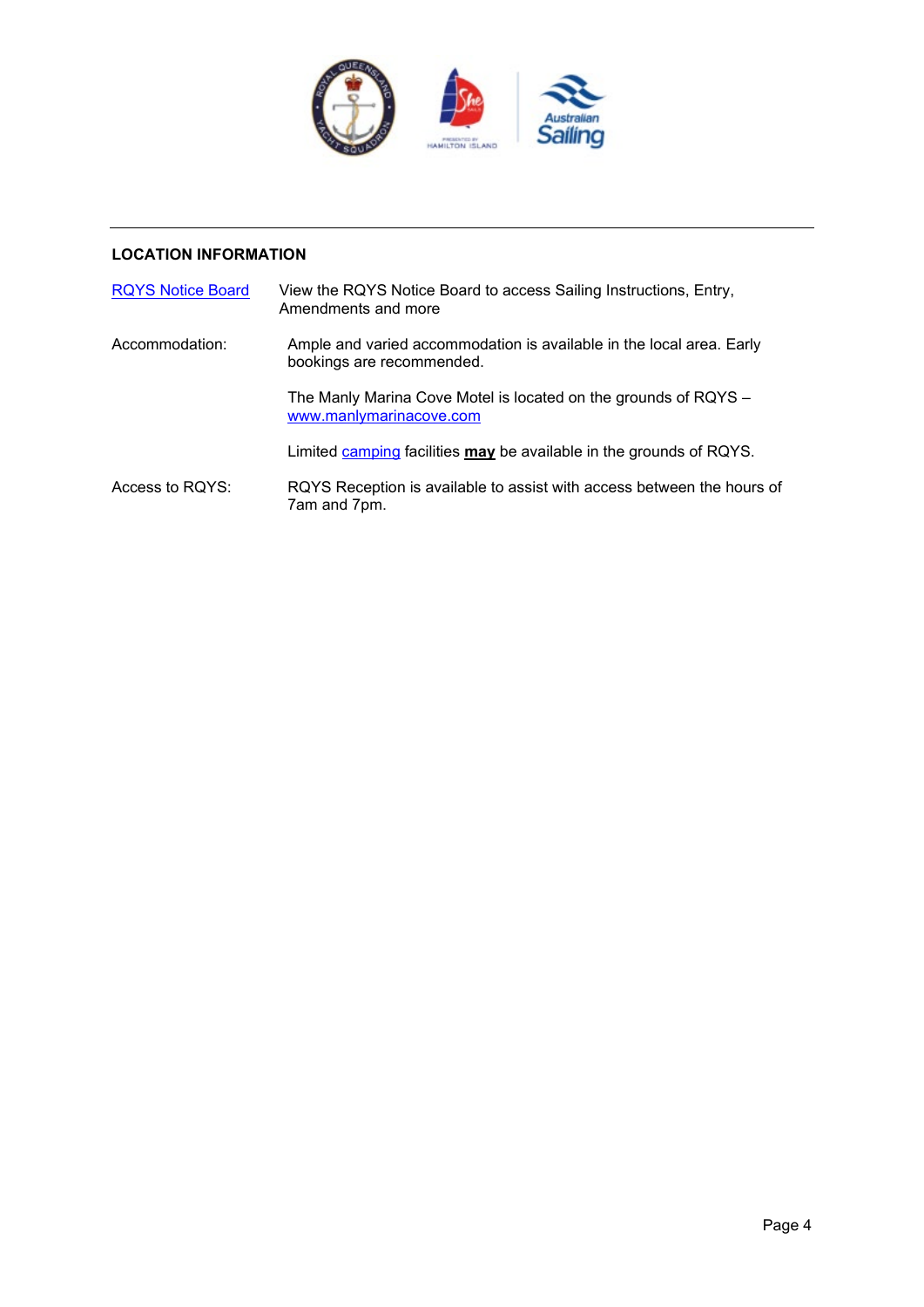

**ADDENDUM A RQYS Venue Map**

# **RQYS DIRECTORY**